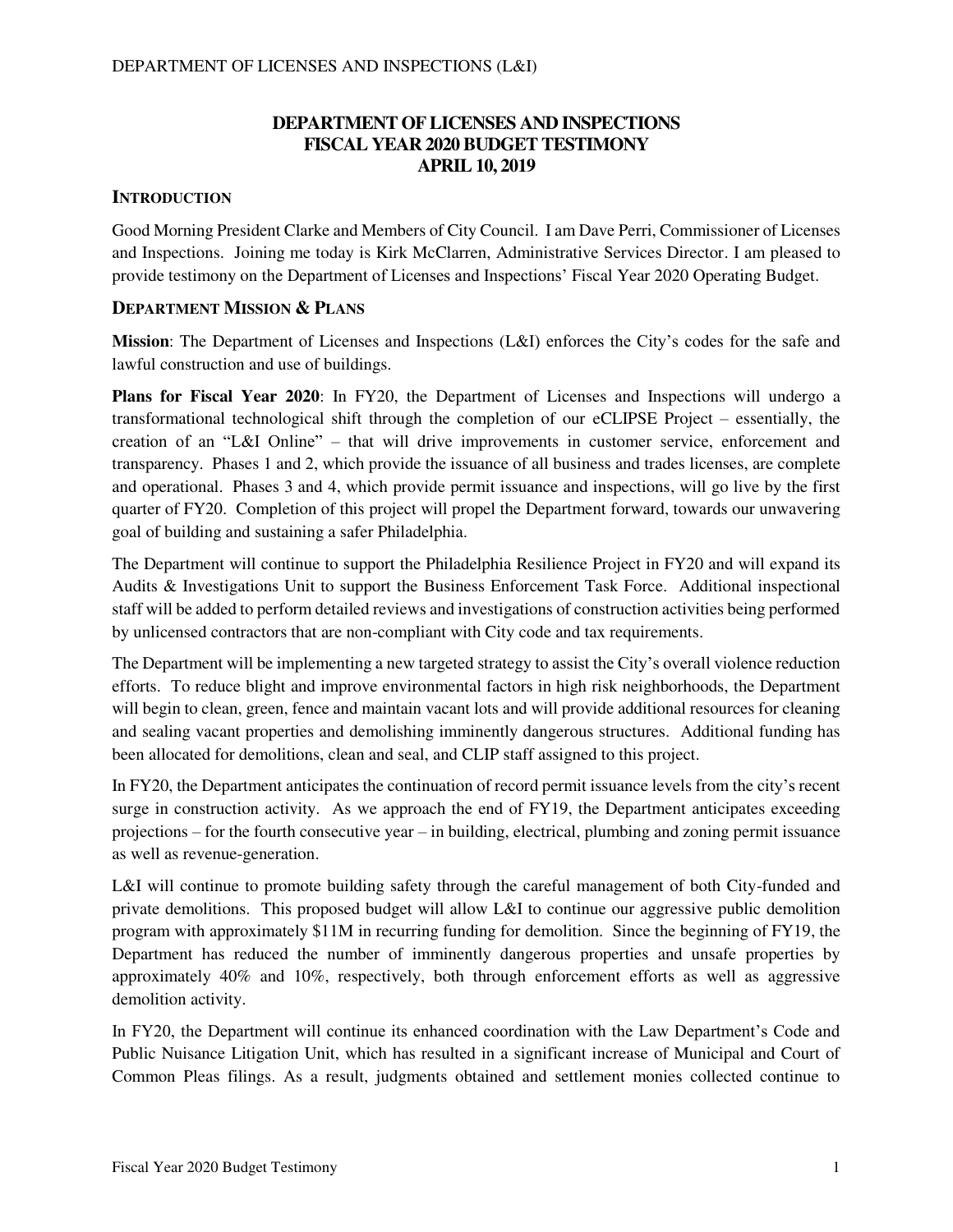increase. The Law Department also works in partnership with L&I on addressing larger, intractable problems including nuisance businesses and chronic non-compliant owners.

After years of operating under outdated building codes for commercial construction, Philadelphia became a national leader in modern code adoption when City Council passed a bill last year incorporating the 2018 International Building Code into Philadelphia law. The move to the 2018 Code series will provide many benefits, including a better trained inspectional force that will help carry out the Department's mission of public safety.

In FY20, the Department will follow its recently published Strategic Plan, which will serve as a Blueprint as we continue to construct the strong and modern building department that the City of Philadelphia needs and deserves.

Before I close, I would like to recognize the hard-working employees of L&I for their commitment to public safety. Thank you for the opportunity to present our proposed Fiscal Year 2020 budget. I am available to answer questions at this time.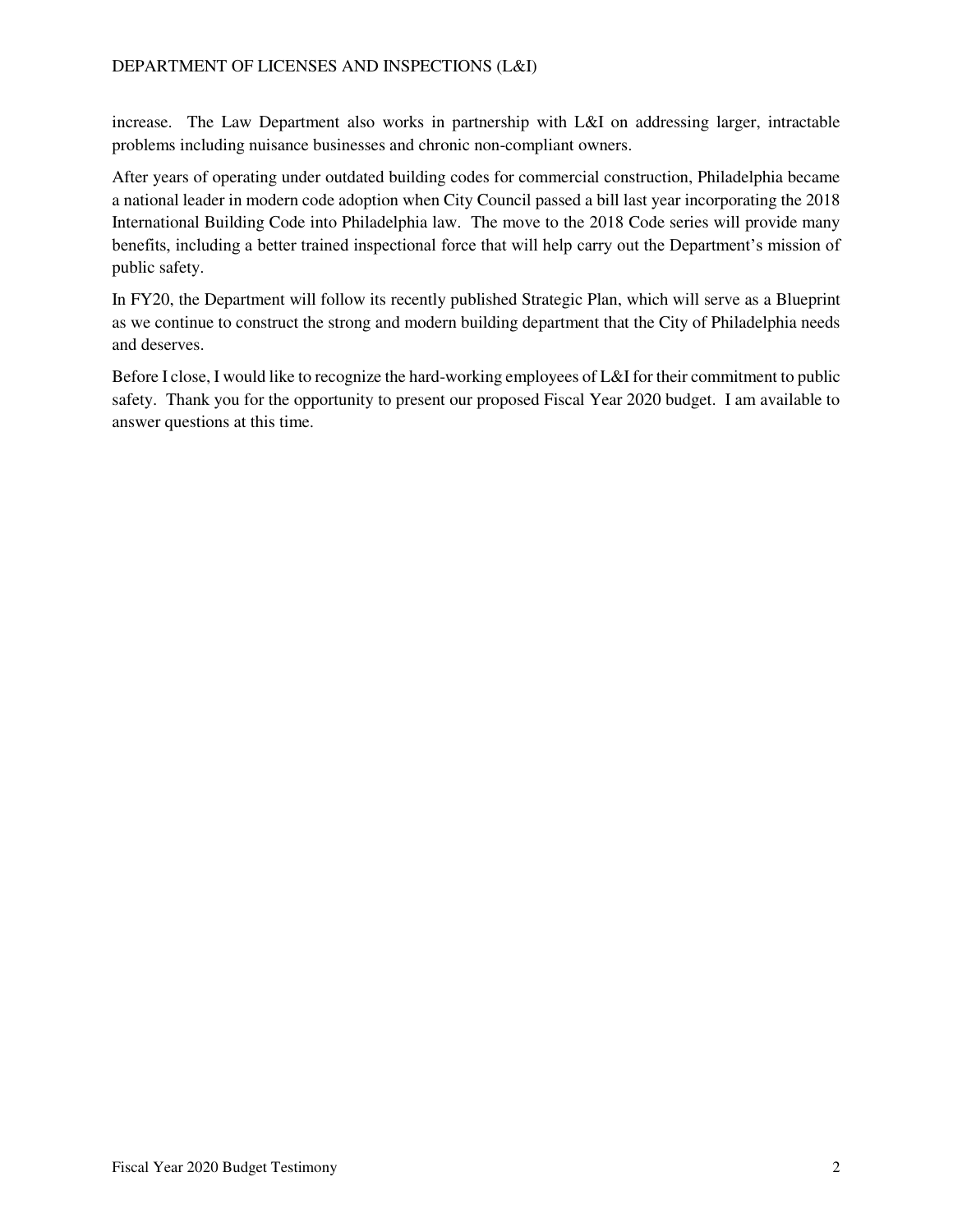| <b>Staff Demographics Summary (as of November 2018): General Fund</b> |           |          |           |          |  |  |  |  |  |
|-----------------------------------------------------------------------|-----------|----------|-----------|----------|--|--|--|--|--|
|                                                                       | Total     | Minority | White     | Female   |  |  |  |  |  |
| Number of Full-Time Staff                                             | 376       | 228      | 148       | 131      |  |  |  |  |  |
| Number of Exempt Staff                                                | 30        | 11       | 19        | 13       |  |  |  |  |  |
| Number of Executive Staff                                             | 14        | 5        | 9         | 5        |  |  |  |  |  |
| (deputy level and above)                                              |           |          |           |          |  |  |  |  |  |
| Average Salary, Full-Time Staff                                       | \$57,160  | \$50,896 | \$66,809  | \$51,402 |  |  |  |  |  |
| Average Salary, Exempt Staff                                          | \$81,532  | \$67,411 | \$91,592  | \$78,999 |  |  |  |  |  |
| Average Salary, Executive Staff                                       | \$104,442 | \$84,575 | \$115,480 | \$92,980 |  |  |  |  |  |
| Median Salary, Full-Time Staff                                        | \$52,967  | \$47,160 | \$64,663  | \$44,533 |  |  |  |  |  |
| Median Salary, Exempt Staff                                           | \$77,494  | \$63,654 | \$87,550  | \$77,494 |  |  |  |  |  |
| Median Salary, Executive Staff                                        | \$99,395  | \$90,000 | \$112,848 | \$92,700 |  |  |  |  |  |

# **BUDGET SUMMARY & OTHER BUDGET DRIVERS**

| <b>Employment Levels (as of November 2018): General Fund</b> |                              |                                              |  |  |  |  |  |  |
|--------------------------------------------------------------|------------------------------|----------------------------------------------|--|--|--|--|--|--|
|                                                              | <b>Budgeted</b><br>in $FY19$ | Filled as of<br>the Increment<br>Run (11/18) |  |  |  |  |  |  |
| Number of Full-Time Positions                                | 429                          | 376                                          |  |  |  |  |  |  |
| Number of Exempt Positions                                   | 30                           | 30                                           |  |  |  |  |  |  |
| Number of Executive Positions (deputy)<br>level and above)   | 14                           | 14                                           |  |  |  |  |  |  |
| Average Salary of All Full-Time Positions                    | \$55,992                     | \$57,160                                     |  |  |  |  |  |  |
| Median Salary of All Full-Time Positions                     | \$52,064                     | \$52,967                                     |  |  |  |  |  |  |

| <b>General Fund Financial Summary by Class</b>  |                |                    |                |                    |                |                  |
|-------------------------------------------------|----------------|--------------------|----------------|--------------------|----------------|------------------|
|                                                 | FY18 Original  | FY18 Actual        | FY19 Original  | FY19 Estimated     | FY20 Proposed  | Difference:      |
|                                                 | Appropriations | <b>Obligations</b> | Appropriations | <b>Obligations</b> | Appropriations | <b>FY20-FY19</b> |
| Class 100 - Employee Compensation               | \$23,019,730   | \$22,292,655       | \$23,144,341   | \$23,116,155       | \$24,987,209   | \$1,871,054      |
| Class 200 - Purchase of Services                | \$11,823,061   | \$11,560,986       | \$13,579,060   | \$13,929,060       | \$14,860,867   | \$931,807        |
| Class 300/400 - Materials, Supplies & Equipment | \$912,475      | \$1,362,475        | \$784,475      | \$934,475          | \$834,475      | (\$100,000)      |
| Class 500 - Contributions                       | \$0            | \$184,263          | \$0            |                    | \$0            | \$0              |
|                                                 | \$35,755,266   | \$35,400,379       | \$37,507,876   | \$37,979,690       | \$40,682,551   | \$2,702,861      |

| Contracts Summary (Professional Services only) |           |           |                            |             |             |           |  |  |  |
|------------------------------------------------|-----------|-----------|----------------------------|-------------|-------------|-----------|--|--|--|
|                                                | FY14      |           | <b>FY16</b><br><b>FY15</b> |             | <b>FY18</b> | FY19 YTD  |  |  |  |
|                                                |           |           |                            |             |             | (Q1 & Q2) |  |  |  |
| Total amount of contracts                      | \$428,035 | \$448,950 | \$402,675                  | \$1,125,015 | \$397,000   | \$594,000 |  |  |  |
| Total amount to M/W/DSBE                       | \$189,035 | \$153,220 | \$197,000                  | \$344,175   | \$195,000   | \$240,000 |  |  |  |
| <b>Participation Rate</b>                      | 44%       | 34%       | 49%                        | 31%         | 49%         | 40%       |  |  |  |

| <b>Total M/W/DSBE Contract Participation Goal (Public Works; Services,</b><br><b>Supplies &amp; Equipment; and Professional Services combined)</b> |             |      |      |  |  |  |  |  |
|----------------------------------------------------------------------------------------------------------------------------------------------------|-------------|------|------|--|--|--|--|--|
|                                                                                                                                                    | <b>FY18</b> | FY19 | FY20 |  |  |  |  |  |
| M/W/DSBE Contract Participation Goal                                                                                                               | 35%         | 35%  | 35%  |  |  |  |  |  |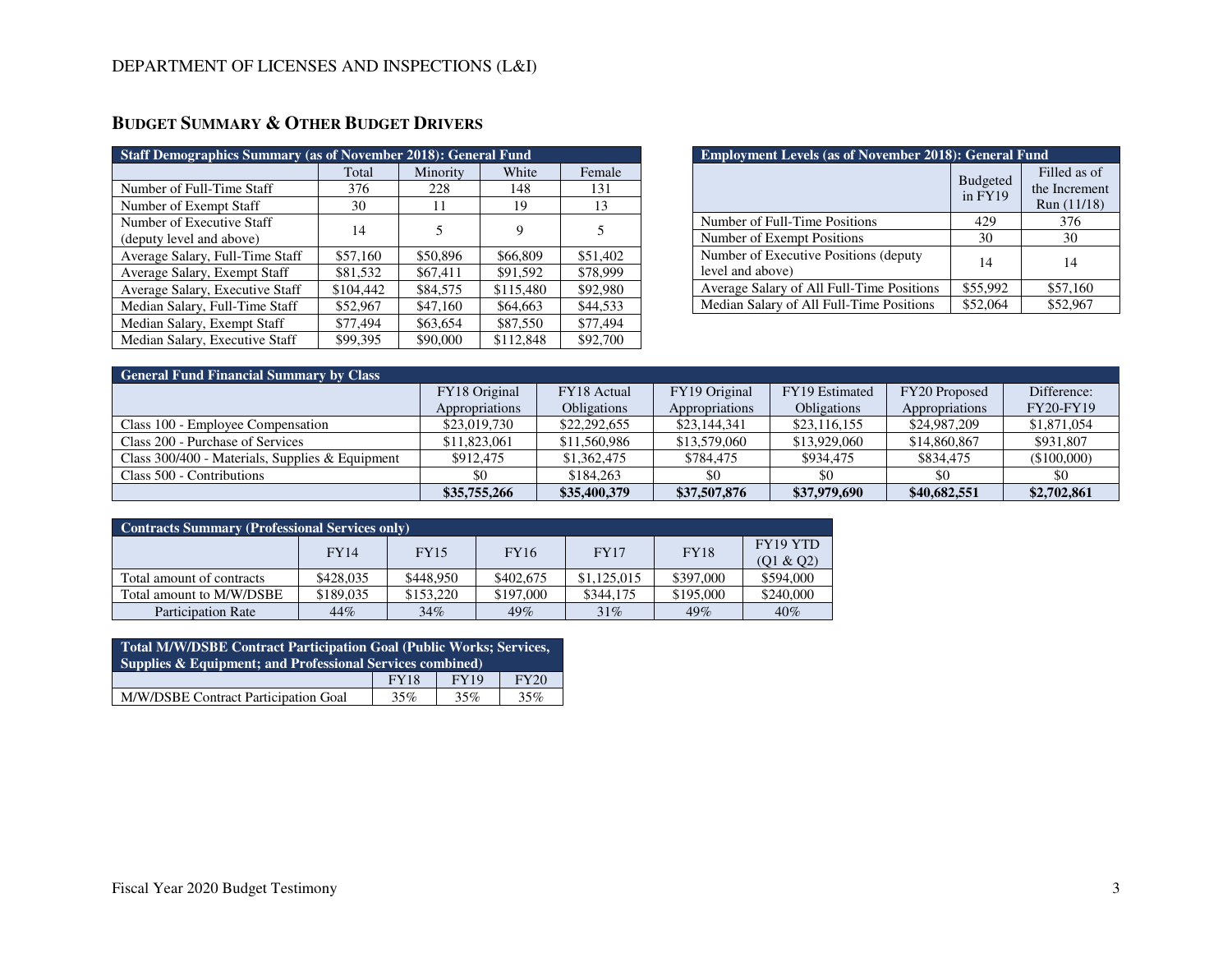### **PROPOSED BUDGET OVERVIEW**

#### **Proposed Funding Request**:

The proposed Fiscal Year 2020 General Fund budget totals \$40,682,551, an increase of \$2,702,861 over Fiscal Year 2019 estimated obligation levels. This increase is primarily due to DC33, DC47 and Non-Represented employee pay raises, the establishment of the Business Enforcement Task Force, and the implementation of the Philadelphia Roadmap for Safer Communities, the City's gun violence reduction initiative.

The proposed budget includes:

- \$24,987,209 in Class 100, a \$1,871,054 increase from FY19. This funding will cover the pay raises and support the hiring of staff for the Business Enforcement Task Force and the Philadelphia Roadmap for Safer Communities. A total of \$500,000 in payroll funds are being restored from the FY19 mid-year ordinance, which transferred \$350,000 in class 100 funding to class 200 for public demolitions and \$150,000 in class 100 funding to class 400 for equipment to support Project eCLIPSE implementation.
- \$14,860,867 in Class 200, a \$931,807 increase from FY19. This funding will support the Philadelphia Roadmap for Safer Communities through demolition activity and cleaning and greening of vacant lots. A total of \$350,000 in demolition funding was reduced and restored to payroll from the FY19 mid-year ordinance.
- \$834,475 in Class 300/400, a \$100,000 decrease from FY19. This funding will support the Philadelphia Roadmap for Safer Communities activities through the purchase of construction supplies. A total of \$150,000 in equipment funding was reduced and restored to payroll from the FY19 mid-year ordinance.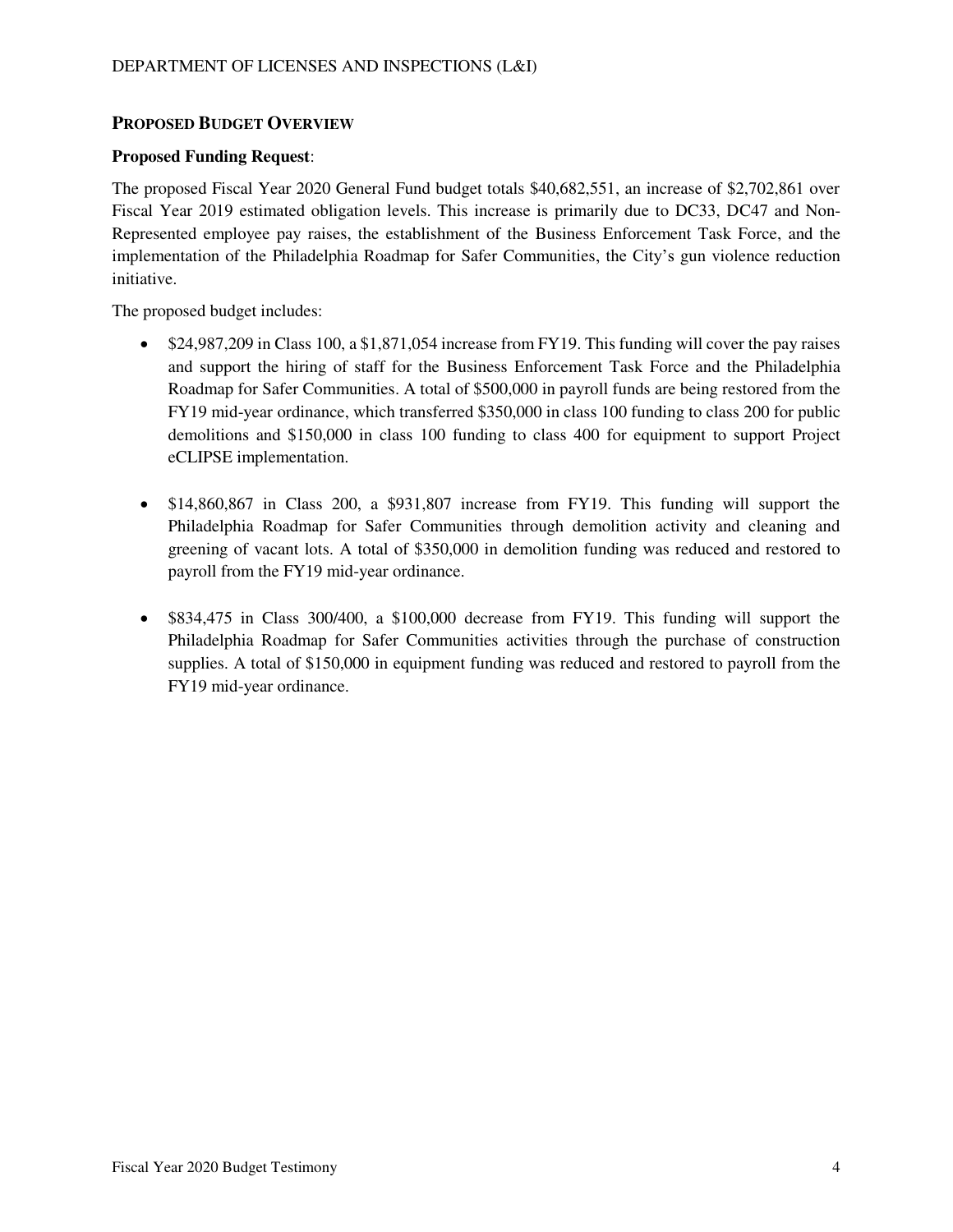# **STAFFING LEVELS**

The department is requesting 446 General Fund budgeted positions for FY20, an increase of 17 positions over the FY19 level.

The increase is attributed to the building inspection and clerical staff to be hired for the Business Enforcement Task Force and the Clean and Seal crew to be hired for the Philadelphia Roadmap for Safer Communities.

### **NEW HIRES**

| New Hires (from 7/1/2018 to 11/25/18) |                                     |           |       |  |  |  |  |  |
|---------------------------------------|-------------------------------------|-----------|-------|--|--|--|--|--|
|                                       | <b>Total Number</b><br>of New Hires | Malayalam | Hindi |  |  |  |  |  |
| Black or<br>African<br>American       |                                     |           |       |  |  |  |  |  |
| Asian                                 | 2                                   |           |       |  |  |  |  |  |
| White                                 | 7                                   |           |       |  |  |  |  |  |
| Total                                 |                                     |           |       |  |  |  |  |  |

The Department has hired 21 new employees since the increment run: nine identify as Black of African American; six identify as Hispanic or Latino, five identify as White, and one identifies as "Other."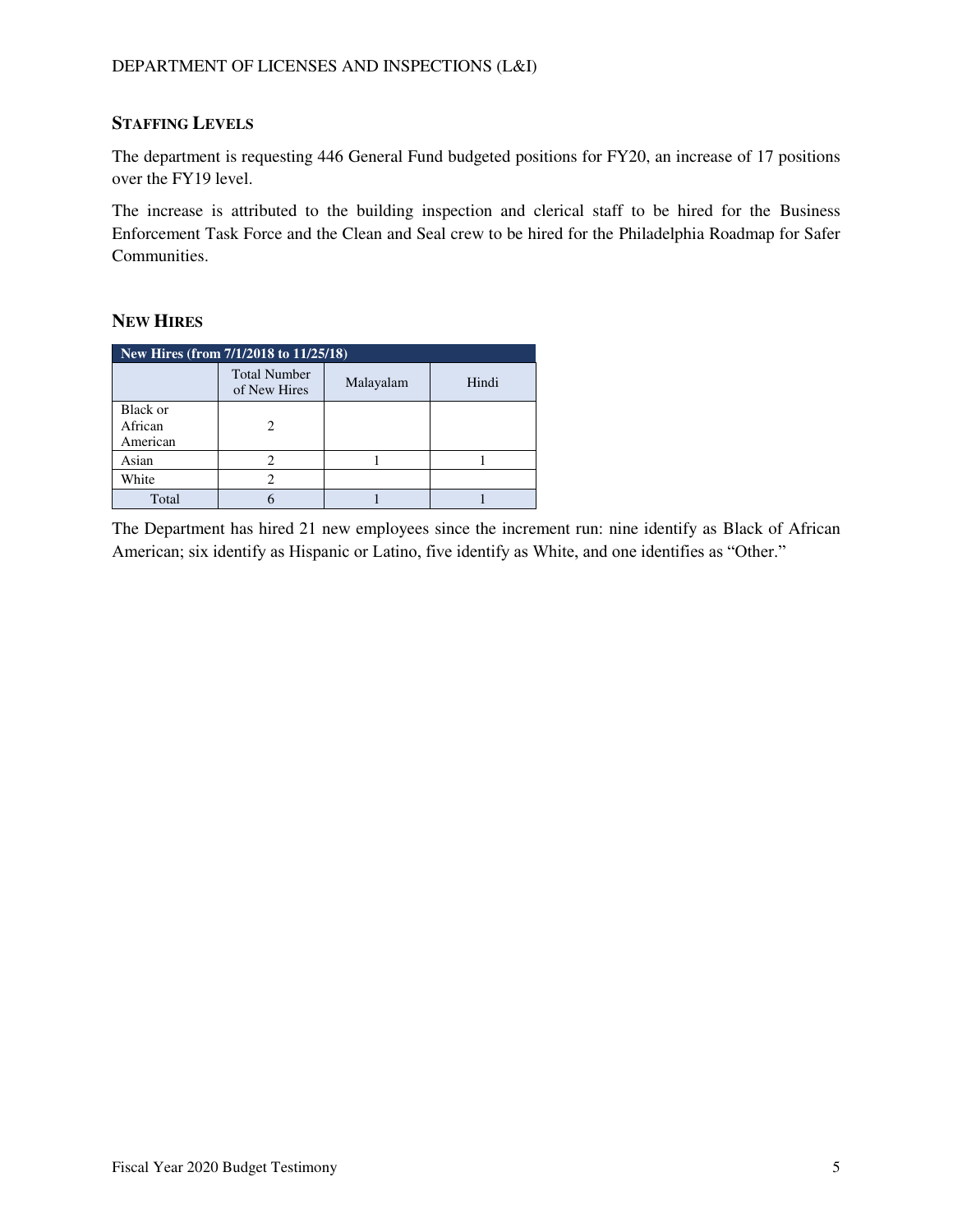#### **PERFORMANCE, CHALLENGES, AND INITIATIVES**

# **PERMITS AND LICENSING PROGRAM**

#### **FY20 Strategic Goals**

• Increase usage of online license modules and implement online permit modules.

• Reduce MSB concourse wait times through the implementation of web-based appointments.

| <b>FY20 Performance Measures</b>                                    |             |             |             |        |
|---------------------------------------------------------------------|-------------|-------------|-------------|--------|
|                                                                     | <b>FY18</b> | FY19 YTD    | <b>FY19</b> | FY20   |
| Measure                                                             | Actual      | $(Q1 + Q2)$ | Target      | Target |
| Median wait times for over-the-counter permit customers (in         | N/A         | 23          | 22          | 20     |
| $minutes)^1$                                                        |             |             |             |        |
| Percentage of Residential Plan Reviews performed within 15 days     | 97.0%       | 98.7%       | 99.0%       | 99.0%  |
| Percentage of commercial building, plumbing, electrical and zoning  | 97.0%       | 98.6%       | 97.0%       | 97.0%  |
| plans reviewed within 20 days                                       |             |             |             |        |
| Number of building, electrical, plumbing, and zoning permits issued | 56.952      | 29,802      | 55,000      | 55,000 |

<sup>1</sup>*This is a new measure for FY19. This measure captures wait times only. Accurate data for FY18 cannot be pulled from the queuing system, so it* is not available. Wait times increased in FY19 Q2 due to the unexpected attrition of counter staff. L+I expects staffing levels to improve during *the second half of FY19 to meet the target.* 

# **CODE ENFORCEMENT PROGRAM**

| <b>FY20 Strategic Goals</b>                                                                       |        |             |        |        |  |  |  |  |  |
|---------------------------------------------------------------------------------------------------|--------|-------------|--------|--------|--|--|--|--|--|
| Continue support for the Philadelphia Resilience Project and the Business Enforcement Task Force. |        |             |        |        |  |  |  |  |  |
| <b>FY20 Performance Measures</b>                                                                  |        |             |        |        |  |  |  |  |  |
| FY19 YTD<br><b>FY19</b><br><b>FY20</b><br><b>FY18</b>                                             |        |             |        |        |  |  |  |  |  |
| Measure                                                                                           | Actual | $(Q1 + Q2)$ | Target | Target |  |  |  |  |  |
| Percent of nuisance properties inspected within 20 days <sup>1</sup>                              | 82.3%  | 82.5%       | 85.0%  | 85.0%  |  |  |  |  |  |
| Average time from complaint to clean and seal of vacant property <sup>2</sup>                     | 20     | 22          | 20     | 20     |  |  |  |  |  |

*<sup>1</sup>This measure decreased in FY19 Q2 due to the challenging nature of these inspections. L+I inspects nuisance properties during nights and weekends, accompanied by police officers and sometimes firefighters. Results fluctuate depending on how complex the logistics are for each inspection. Although L+I is behind the FY19 target as of FY19 Q2, the Department expects the percentage to rise during the remainder of the year to meet the target.* 

 $^2$  L+I expects the average time to decrease during the second half of FY19 to meet the target. L+I recently backfilled a number of vacant *positions in the Clean & Seal unit. This is expected to increase productivity.* 

# **DEMOLITION PROGRAM**

| <b>FY20 Strategic Goals</b>                                                         |             |             |                          |                          |  |  |  |  |  |
|-------------------------------------------------------------------------------------|-------------|-------------|--------------------------|--------------------------|--|--|--|--|--|
| Continue to reduce the number of imminently dangerous properties.                   |             |             |                          |                          |  |  |  |  |  |
| <b>FY20 Performance Measures</b>                                                    |             |             |                          |                          |  |  |  |  |  |
|                                                                                     | <b>FY18</b> | FY19 YTD    | <b>FY19</b>              | FY20                     |  |  |  |  |  |
| Measure                                                                             | Actual      | $(Q1 + Q2)$ | Target                   | Target                   |  |  |  |  |  |
| Number of demolitions performed <sup>1</sup>                                        | 428         | 227         | 500                      | 500                      |  |  |  |  |  |
| Number of "imminently dangerous" properties                                         | 179         | 118         | A reduction<br>from FY18 | A reduction<br>from FY19 |  |  |  |  |  |
| Median timeframe from "imminently dangerous" designation<br>to demolition (in days) | 150         | 130         | 145                      | 140                      |  |  |  |  |  |
| Number of unsafe properties <sup>2</sup>                                            | 4,516       | 4,096       | A reduction<br>from FY18 | A reduction<br>from FY19 |  |  |  |  |  |

*1 L+I had a large \$600,000 demolition during the first half of FY19.*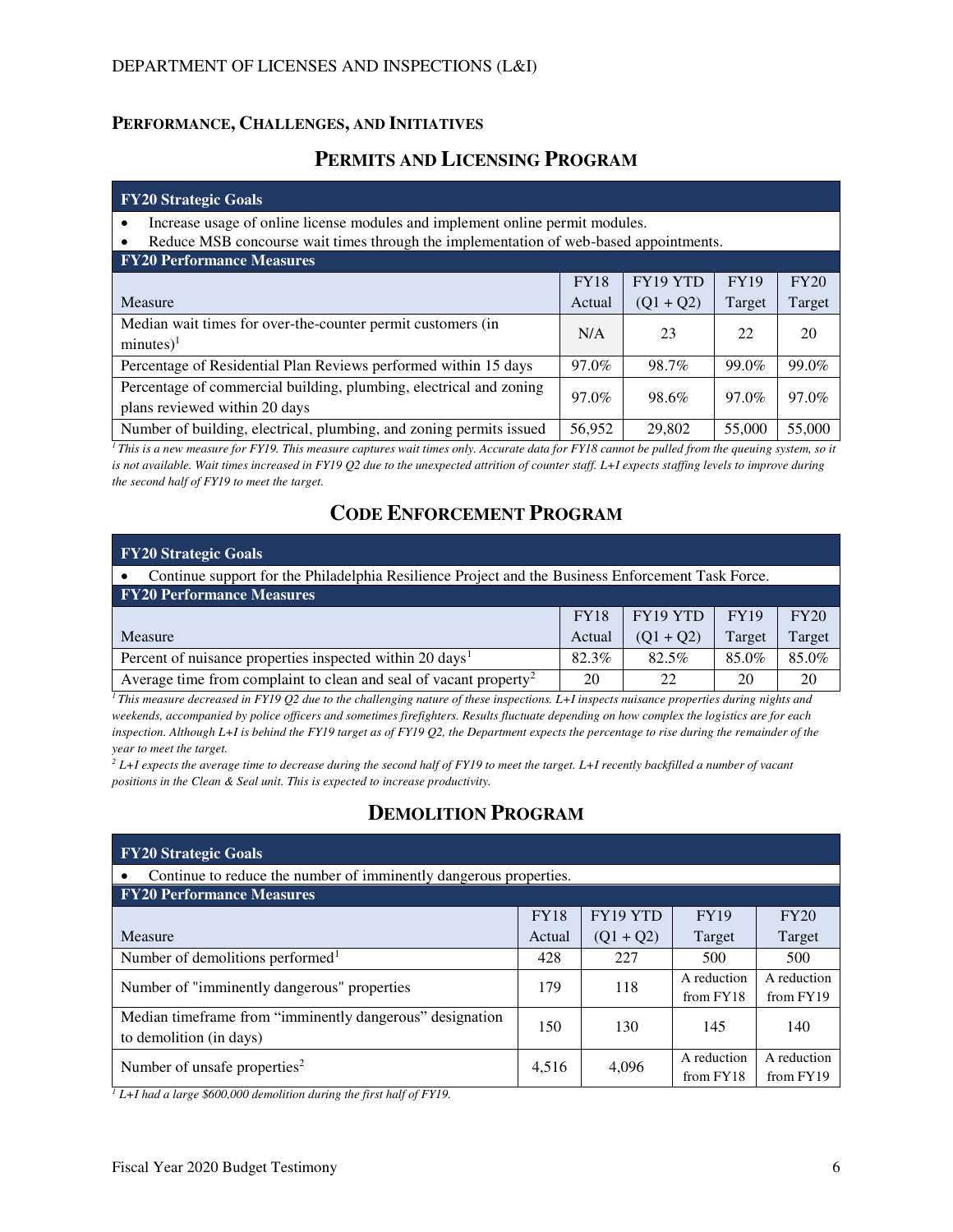#### DEPARTMENT OF LICENSES AND INSPECTIONS (L&I)

*2 The number of unsafe properties discovered by inspectors increased in FY18. Additional unsafe properties are being identified through enhanced use of Cyclomedia software and other industry-standard technologies.* 

# **BUILDING INSPECTIONS PROGRAM**

#### **FY20 Strategic Goals**

- Reduce the number of permits assigned to each Building Inspector.
- Implement a new Interactive Voice Response (IVR) system<sup>1</sup> to automate permit inspection scheduling through the new eCLIPSE system.

| <b>FY20 Performance Measures</b>                              |             |             |             |        |  |  |  |  |  |  |
|---------------------------------------------------------------|-------------|-------------|-------------|--------|--|--|--|--|--|--|
|                                                               | <b>FY18</b> | FY19 YTD    | <b>FY19</b> | FY20   |  |  |  |  |  |  |
| Measure                                                       | Actual      | $(01 + 02)$ | Target      | Target |  |  |  |  |  |  |
| Average number of permits per building inspector <sup>1</sup> | 441         | 547         | 500         | 500    |  |  |  |  |  |  |

*1 Hiring impact is delayed due to a lengthy training period. A planned hiring is pending for Q4.* 

## **ADMINISTRATION PROGRAM**

| $\overline{Y_2}$ Strategic Goals                                                                                            |        |             |             |             |  |  |  |  |  |
|-----------------------------------------------------------------------------------------------------------------------------|--------|-------------|-------------|-------------|--|--|--|--|--|
| Work with DPP to open a new Southwest Philadelphia district office.<br>Fill all remaining inspector vacancies.<br>$\bullet$ |        |             |             |             |  |  |  |  |  |
| <b>FY20 Performance Measures</b>                                                                                            |        |             |             |             |  |  |  |  |  |
| FY19 YTD<br><b>FY18</b><br><b>FY19</b><br>FY20                                                                              |        |             |             |             |  |  |  |  |  |
| <b>Measure</b>                                                                                                              | Actual | $(Q1 + Q2)$ | Target      | Target      |  |  |  |  |  |
| Net personnel gain/loss (+ new hires, - separations)                                                                        | 47     | $-13$       | 12          | 10          |  |  |  |  |  |
| Number of on-the-job injuries                                                                                               |        | 18          | A reduction | A reduction |  |  |  |  |  |
|                                                                                                                             |        |             | from FY18   | from FY19   |  |  |  |  |  |

 1 Interactive Voice Response (IVR) technology will allow permit holders to schedule permit inspections through the use of voice and input via a telephone keypad. IVR will directly communicate with eCLIPSE and will route the requested inspections to the appropriate L+I district office for scheduling.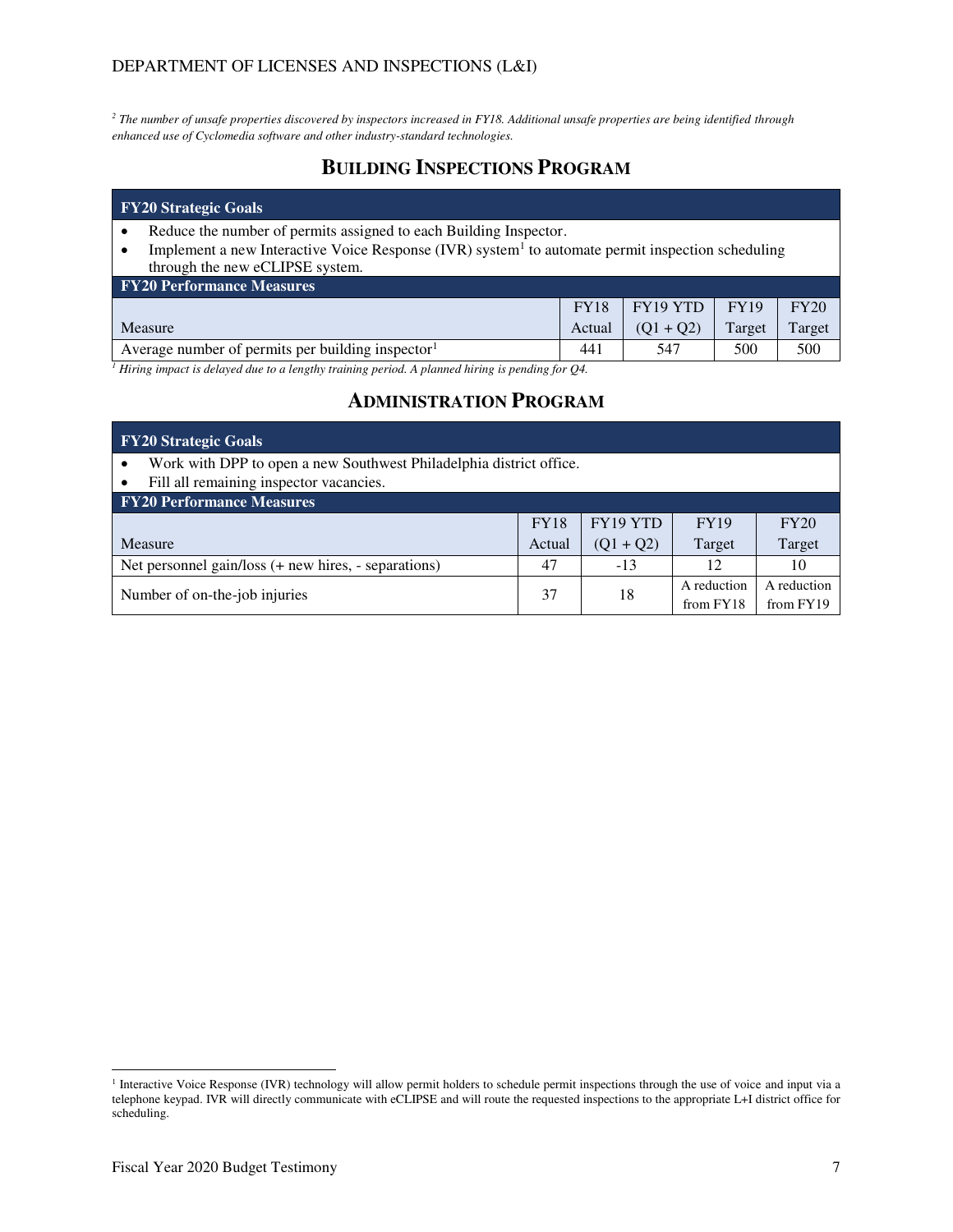## **OTHER BUDGETARY IMPACTS**

#### **Federal and State (Where Applicable)**

L&I receives \$490,303 in annual Community Development Block Grant (CDBG) funding, which funds the salaries of eight (8) Building Inspectors that coordinate the demolition of imminently dangerous properties in low- to moderate-income areas of the city.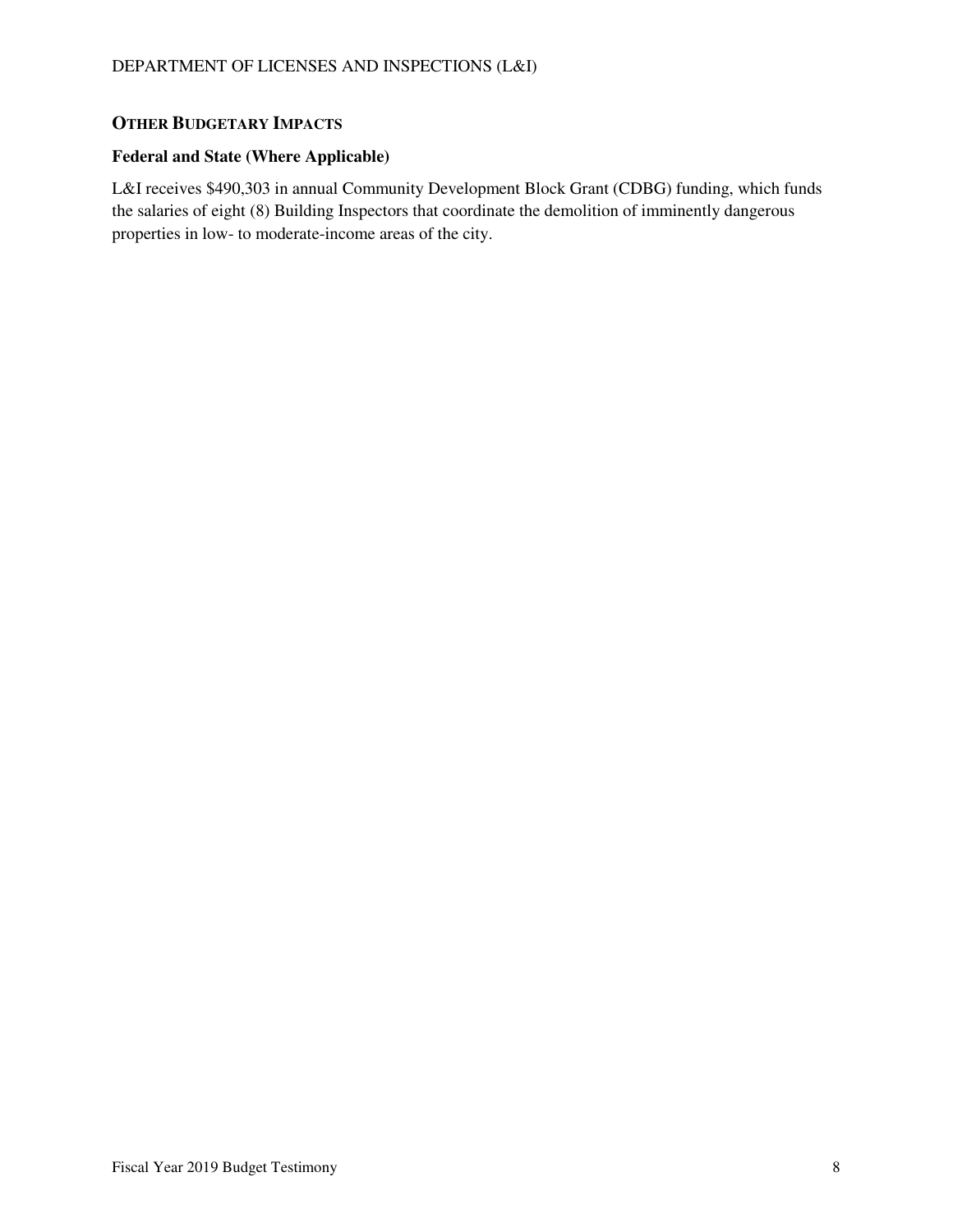# **CONTRACTING EXPERIENCE**

|                                                   | M/W/DSBE Participation on Large Professional Services Contracts with For-Profit Vendors |                                    |                                    |                                  |                             |                                                 |                                          |                                         |                                                   |                                                                                                                           |                                                                                          |
|---------------------------------------------------|-----------------------------------------------------------------------------------------|------------------------------------|------------------------------------|----------------------------------|-----------------------------|-------------------------------------------------|------------------------------------------|-----------------------------------------|---------------------------------------------------|---------------------------------------------------------------------------------------------------------------------------|------------------------------------------------------------------------------------------|
| Top Five Largest Contracts over \$34,000 for FY19 |                                                                                         |                                    |                                    |                                  |                             |                                                 |                                          |                                         |                                                   |                                                                                                                           |                                                                                          |
| <b>Vendor Name</b>                                | <b>Brief</b><br>Description<br>of Service<br>Provided                                   | Dollar<br>Amount<br>of<br>Contract | <b>RFP</b><br><i>Issue</i><br>Date | Contract<br><b>Start</b><br>Date | Ranges in RFP               | $%$ of<br>M/W/DSBE<br>Participation<br>Achieved | \$ Value of<br>M/W/DSBE<br>Participation | Total %<br>Participation<br>- All DSBEs | Total \$<br>Value<br>Participation<br>- All DSBEs | Is This a<br>Local<br>Business?<br>(principal)<br>place of<br>business<br>located<br>within City<br>limits)<br>[yes / no] | Does the<br>Vendor<br>Have a<br>Waiver for<br>Living Wage<br>Compliance?<br>[yes $/$ no] |
| <b>Bell</b>                                       | Asbestos                                                                                |                                    |                                    |                                  | MBE: 25% - 30%              | 100%                                            | \$80,000                                 |                                         |                                                   |                                                                                                                           |                                                                                          |
| Environmental,<br><b>LLC</b>                      | Survey<br>Services                                                                      | \$80,000                           | 3/13/2015                          | 7/1/2015                         | WBE: 25% - 30%<br>DSBE: N/A | $0\%$<br>$0\%$                                  | \$0<br>\$0                               | $100\%$                                 | \$80,000                                          | N <sub>0</sub>                                                                                                            | No                                                                                       |
| Batta                                             | Asbestos                                                                                |                                    |                                    |                                  | MBE: 25% - 30%              | 100%                                            | \$80,000                                 |                                         |                                                   |                                                                                                                           |                                                                                          |
| Environmental<br>Associates, Inc.                 | Survey<br>Services                                                                      | \$80,000                           | 3/13/2015                          | 7/1/2015                         | WBE: 25% - 30%<br>DSBE: N/A | $0\%$<br>$0\%$                                  | \$0<br>\$0                               | 100%                                    | \$80,000                                          | N <sub>0</sub>                                                                                                            | N <sub>o</sub>                                                                           |
| <b>USA</b>                                        | Asbestos                                                                                |                                    |                                    |                                  | MBE: 25% - 30%              | $0\%$                                           | \$0                                      |                                         |                                                   |                                                                                                                           |                                                                                          |
| Environmental<br>Management                       | Survey<br>Services                                                                      | \$80,000                           | 3/13/2015                          | 7/1/2015                         | WBE: 25% - 30%<br>DSBE: N/A | $0\%$<br>$0\%$                                  | \$0<br>\$0                               | $0\%$                                   | \$0                                               | Yes                                                                                                                       | N <sub>o</sub>                                                                           |
|                                                   | Asbestos                                                                                |                                    |                                    |                                  | MBE: 25% - 30%              | $0\%$                                           | \$0                                      |                                         |                                                   |                                                                                                                           |                                                                                          |
| Synertech<br>Incorporated                         | Survey                                                                                  | \$80,000                           | 3/13/2015                          | 7/1/2015                         | WBE: 25% - 30%              | $0\%$                                           | \$0                                      | $0\%$                                   | \$0                                               | Yes                                                                                                                       | N <sub>o</sub>                                                                           |
|                                                   | Services                                                                                |                                    |                                    |                                  | DSBE: N/A                   | $0\%$                                           | \$0                                      |                                         |                                                   |                                                                                                                           |                                                                                          |
| Westchester                                       | Asbestos                                                                                |                                    |                                    |                                  | MBE: 25% - 30%              | 100%                                            | \$80,000                                 |                                         |                                                   |                                                                                                                           |                                                                                          |
| Environmental                                     | Survey                                                                                  | \$80,000                           | 3/13/2015                          | 7/1/2015                         | WBE: 25% - 30%              | $0\%$                                           | \$0                                      | $100\%$                                 | \$80,000                                          | N <sub>0</sub>                                                                                                            | N <sub>o</sub>                                                                           |
|                                                   | Services                                                                                |                                    |                                    |                                  | DSBE: N/A                   | $0\%$                                           | \$0                                      |                                         |                                                   |                                                                                                                           |                                                                                          |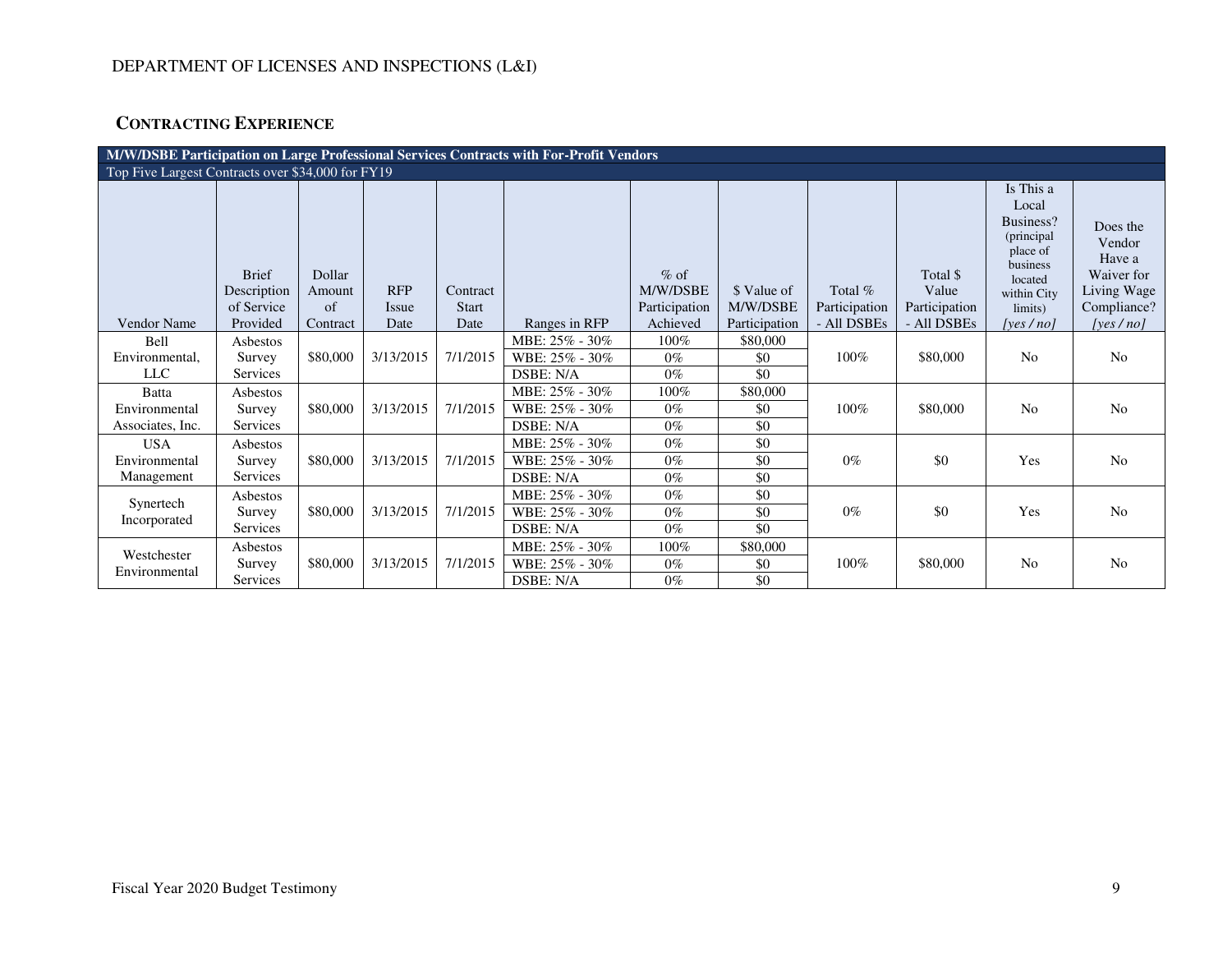# Employee Data

| <b>Staff Demographics (as of November 2018)</b> |           |                |                        |                |                  |
|-------------------------------------------------|-----------|----------------|------------------------|----------------|------------------|
| <b>Full-Time Staff</b>                          |           |                | <b>Executive Staff</b> |                |                  |
|                                                 | Male      | Female         |                        | Male           | Female           |
|                                                 | African-  | African-       |                        | African-       | African-         |
|                                                 | American  | American       |                        | American       | American         |
| Total                                           | 93        | 88             | Total                  | $\overline{2}$ | $\overline{2}$   |
| % of Total                                      | 25%       | 23%            | % of Total             | 14%            | 14%              |
| Average Salary                                  | \$51,604  | \$46,080       | Average Salary         | \$90,000       | \$76,632         |
| <b>Median Salary</b>                            | \$50,565  | \$41,973       | Median Salary          | \$90,000       | \$76,632         |
|                                                 | White     | White          |                        | White          | White            |
| Total                                           | 124       | 24             | Total                  | 6              | 3                |
| % of Total                                      | 33%       | 6%             | % of Total             | 43%            | 21%              |
| Average Salary                                  | \$66,634  | \$67,719       | Average Salary         | \$121,280      | \$103,879        |
| <b>Median Salary</b>                            | \$64,663  | \$59,740       | Median Salary          | \$121,899      | \$106,090        |
|                                                 | Hispanic  | Hispanic       | Hispanic<br>Hispanic   |                |                  |
| Total                                           | 11        | 10             | Total                  | 1              | $\Omega$         |
| % of Total                                      | 3%        | 3%             | % of Total             | 7%             | $0\%$            |
| Average Salary                                  | \$50,036  | \$52,658       | Average Salary         | \$89,610       | N/A              |
| <b>Median Salary</b>                            | \$45,021  | \$51,254       | Median Salary          | \$89,610       | N/A              |
|                                                 | Asian     | Asian          |                        | Asian          | Asian            |
| Total                                           | 12        | 7              | Total                  | $\theta$       | $\theta$         |
| % of Total                                      | 3%        | $2\%$          | % of Total             | $0\%$          | $0\%$            |
| Average Salary                                  | \$72,192  | \$63,682       | Average Salary         | N/A            | N/A              |
| Median Salary                                   | \$68,699  | \$61,800       | Median Salary          | N/A            | N/A              |
|                                                 | Other     | Other          |                        | Other          | Other            |
| Total                                           | 5         | $\overline{c}$ | Total                  | $\theta$       | $\boldsymbol{0}$ |
| % of Total                                      | $1\%$     | $1\%$          | % of Total             | $0\%$          | $0\%$            |
| Average Salary                                  | \$55,993  | \$50,828       | Average Salary         | $\rm N/A$      | N/A              |
| Median Salary                                   | \$50,565  | \$50,828       | Median Salary          | N/A            | N/A              |
|                                                 | Bilingual | Bilingual      |                        | Bilingual      | Bilingual        |
| Total                                           | 16        | 15             | Total                  | 1              | $\boldsymbol{0}$ |
| % of Total                                      | $4\%$     | $4\%$          | % of Total             | $7\%$          | $0\%$            |
| Average Salary                                  | \$60,206  | \$54,084       | Average Salary         | \$89,610       | N/A              |
| <b>Median Salary</b>                            | \$59,942  | \$57,480       | Median Salary          | \$89,610       | N/A              |
| Female<br>Male                                  |           | Male<br>Female |                        |                |                  |
| Total                                           | 245       | 131            | Total                  | 9              | 5                |
| % of Total                                      | 65%       | 35%            | % of Total             | 64%            | $36\%$           |
| Average Salary                                  | \$60,238  | \$51,402       | Average Salary         | \$110,810      | \$92,980         |
| <b>Median Salary</b>                            | \$55,483  | \$44,533       | <b>Median Salary</b>   | \$108,257      | \$92,700         |